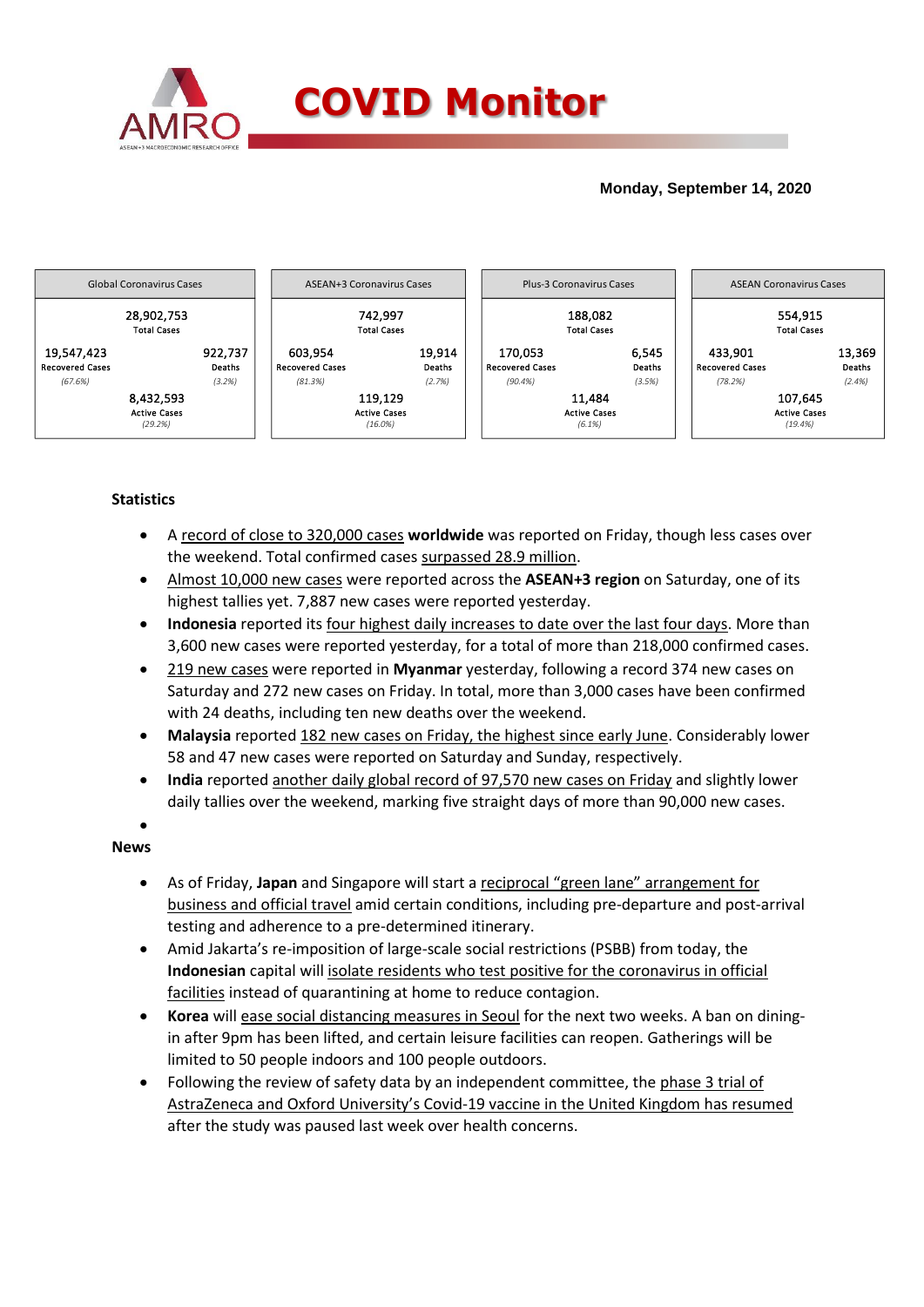

## Overview of Confirmed COVID-19 Cases

Data as of 13/9/2020

| <b>Economy</b>       | <b>Total</b> | Cases per 1M            | <b>New</b>     | New Cases per | <b>New Cases</b>            | <b>ANew</b>     | ∆% New                   | <b>Total</b>   | <b>New</b>     | <b>Fatality</b> | <b>Total</b> | <b>Recovery</b>                  | <b>Active</b>  |
|----------------------|--------------|-------------------------|----------------|---------------|-----------------------------|-----------------|--------------------------|----------------|----------------|-----------------|--------------|----------------------------------|----------------|
|                      | Cases        | Population              | Cases          | 1M Pop.       | $(7$ -day avg) <sup>1</sup> | Cases           | Cases                    | <b>Deaths</b>  | <b>Deaths</b>  | Rate (%)        | Recovered    | Rate $(%)2$                      | Cases          |
| Global               | 28,902,753   |                         | 143,717        |               |                             | $-133,906$      | 0.5                      | 922,737        | 2,506          | 3.2             | 19,547,423   | 67.6                             | 8,432,593      |
| ASEAN+3              | 742,997      |                         | 7,887          |               |                             | $-2,097$        | 1.1                      | 19,914         | 172            | 2.7             | 603,954      | 81.3                             | 119,129        |
| Plus-3               | 188,082      |                         | 578            |               |                             | $-214$          | 0.3                      | 6,545          | 12             | 3.5             | 170,053      | 90.4                             | 11,484         |
| <b>ASEAN</b>         | 554,915      |                         | 7,309          |               |                             | $-1,883$        | 1.3                      | 13,369         | 160            | 2.4             | 433,901      | 78.2                             | 107,645        |
| China                | 85,194       | 61                      | 10             | 0.0           |                             | $\pmb{0}$       | 0.0                      | 4,634          | 0              | 5.4             | 80,410       | 94.4                             | 150            |
| Hong Kong, China     | 4,957        | 649                     | 19             | 2.5           |                             | $6\phantom{1}6$ | 0.4                      | 100            | 0              | 2.0             | 4,630        | 93.4                             | 227            |
| Japan                | 75,646       | 602                     | 440            | 3.5           |                             | $-208$          | 0.6                      | 1,448          | $\overline{7}$ | 1.9             | 66,524       | 87.9                             | 7,674          |
| Korea                | 22,285       | 428                     | 109            | 2.1           |                             | $-12$           | 0.5                      | 363            | 5              | 1.6             | 18,489       | 83.0                             | 3,433          |
| Indonesia            | 218,382      | 809                     | 3,636          | 13.5          |                             | $-170$          | 1.7                      | 8,723          | 73             | 4.0             | 155,010      | 71.0                             | 54,649         |
| Malaysia             | 9,915        | 298                     | 47             | 1.4           |                             | $-11$           | 0.5                      | 128            | $\mathsf 0$    | 1.3             | 9,196        | 92.7                             | 591            |
| Philippines          | 261,216      | 2,374                   | 3,353          | 30.5          |                             | $-1,546$        | 1.3                      | 4,371          | 79             | 1.7             | 207,568      | 79.5                             | 49,277         |
| Singapore            | 57,406       | 10,068                  | 49             | 8.6           |                             | $\overline{7}$  | 0.1                      | 27             | $\mathbf 0$    | 0.0             | 56,764       | 98.9                             | 615            |
| Thailand             | 3,475        | 51                      | $\overline{2}$ | 0.0           |                             | $-10$           | 0.1                      | 58             | 0              | 1.7             | 3,312        | 95.3                             | 105            |
|                      |              |                         |                |               |                             |                 |                          |                |                |                 |              |                                  |                |
| Brunei Darussalam    | 145          | 322                     | $\mathbf 0$    | 0.0           |                             | $\mathbf 0$     | 0.0                      | $\overline{3}$ | $\mathbf 0$    | 2.1             | 139          | 95.9                             | $\mathbf{3}$   |
| Cambodia             | 275          | 16                      | $\mathbf 0$    | 0.0           | n.                          | $-1$            | 0.0                      | $\mathbf 0$    | $\Omega$       | 0.0             | 274          | 99.6                             | $\mathbf 1$    |
| Lao PDR              | 23           | $\overline{\mathbf{3}}$ | $\Omega$       | 0.0           |                             | $\pmb{0}$       | 0.0                      | $\mathbf 0$    | $\mathbf 0$    | 0.0             | 21           | 91.3                             | $\overline{2}$ |
| Myanmar              | 3015         | 56                      | 219            | 4.1           |                             | $-155$          | 7.8                      | 24             | 8              | 0.8             | 699          | 23.2                             | 2,292          |
| Vietnam              | 1,063        | 11                      | 3              | 0.0           |                             | $\overline{3}$  | 0.3                      | 35             | 0              | 3.3             | 918          | 86.4                             | 110            |
| Belgium              | 93,455       | 8,115                   | 977            | 84.8          |                             | 36              | 1.1                      | 9,996          | 0              | 10.7            | 18,723       | 20.0                             | 64,736         |
| France               | 381,907      | 5,876                   |                |               |                             | ٠.              | $\overline{\phantom{a}}$ | 30,735         | 0              | 8.0             | 75,308       | 19.7                             | 275,864        |
| Germany              | 261,737      | 3,154                   | 920            | 11.1          |                             | $-162$          | 0.4                      | 9,354          | $\overline{2}$ | 3.6             | 232,541      | 88.8                             | 19,842         |
| Italy                | 287,753      | 4,777                   | 1,456          | 24.2          |                             | $-45$           | 0.5                      | 35,610         | $\overline{7}$ | 12.4            | 213,634      | 74.2                             | 38,509         |
| Netherlands          | 85,876       | 4,969                   | 1,167          | 67.5          |                             | $-172$          | 1.4                      | 6,292          | $\mathbf{1}$   | 7.3             |              |                                  |                |
| Spain                | 566,326      | 12,084                  |                | ×             |                             | J.              | $\sim$                   | 29,747         | 0              | 5.3             | 150,376      | $\overline{\phantom{a}}$<br>26.6 | 53,521         |
| Switzerland          | 47,179       | 5,456                   | 475            | 54.9          |                             | 10              | 1.0                      | 2,021          | 1              | 4.3             | 38,900       | 82.5                             | 6,258          |
| United Kingdom       | 370,930      | 5,515                   | 3,338          | 49.6          |                             | $-166$          | 0.9                      | 46,791         | 5              | 12.6            |              | $\sim$                           |                |
|                      |              |                         |                |               |                             |                 |                          |                |                |                 |              |                                  |                |
| Brazil               | 4,330,455    | 20,487                  | 14,768         | 69.9          |                             | $-18,755$       | 0.3                      | 131,625        | 415            | 3.0             | 3,723,206    | 86.0                             | 475,624        |
| Canada               | 138,640      | 3,666                   | 476            | 12.6          |                             | $-12$           | 0.3                      | 9,220          | $\mathbf 0$    | 6.7             | 122,266      | 88.2                             | 7,154          |
| Chile                | 434,748      | 22,343                  | 2,082          | 107.0         |                             | $-49$           | 0.5                      | 11,949         | 54             | 2.7             | 406,326      | 93.5                             | 16,473         |
| Mexico               | 668,381      | 5,259                   | 4,408          | 34.7          |                             | $-1,266$        | 0.7                      | 70,821         | 217            | 10.6            | 557,381      | 83.4                             | 40,179         |
| Peru                 | 722,832      | 22,021                  | 6,162          | 187.7         |                             | $-441$          | 0.9                      | 30,526         | 56             | 4.2             | 559,321      | 77.4                             | 132,985        |
| <b>United States</b> | 6,479,050    | 19,571                  | 34,062         | 102.9         |                             | $-6,887$        | 0.5                      | 193,488        | 374            | 3.0             | 2,451,406    | 37.8                             | 3,834,156      |
| Australia            | 26,692       | 1,028                   | 41             | 1.6           |                             | $-3$            | 0.2                      | 816            | 6              | 3.1             | 23,463       | 87.9                             | 2,413          |
|                      |              | 3,539                   | 92,071         | 67.2          |                             | $-2,301$        | 1.9                      | 78,586         | $\mathbf 0$    | 1.6             | 3,702,595    |                                  | 1,065,246      |
| India                | 4,846,427    |                         | 2,089          | 24.8          |                             | $-50$           | 0.5                      |                | 128            |                 | 346,242      | 76.4                             |                |
| Iran                 | 402,029      | 4,778                   |                |               |                             |                 |                          | 23,157         | 91             | 5.8             |              | 86.1                             | 32,630         |
| Russia               | 1,059,024    | 7,223                   | 5,361          | 36.6          |                             | $-45$           | 0.5                      | 18,517         |                | 1.7             | 873,684      | 82.5                             | 166,823        |
| Saudi Arabia         | 325,651      | 9,367                   | 601            | 17.3          |                             | $-42$           | 0.2                      | 4,268          | 28             | 1.3             | 302,870      | 93.0                             | 18,513         |
| South Africa         | 649,793      | 10,881                  | 1,579          | 26.4          |                             | $-237$          | 0.2                      | 15,447         | 20             | 2.4             | 577,906      | 88.9                             | 56,440         |

Source: Haver Analytics, sourced from John Hopkins University; AMRO staff calculations.<br>Notes: New cases since previous day. A% refers to percentage change since previous day. Fatality rate measured as deaths per confirmed

1/ Since January 31, 2020. 2/ Recovery rate is a proxy for the stage of the cycle.